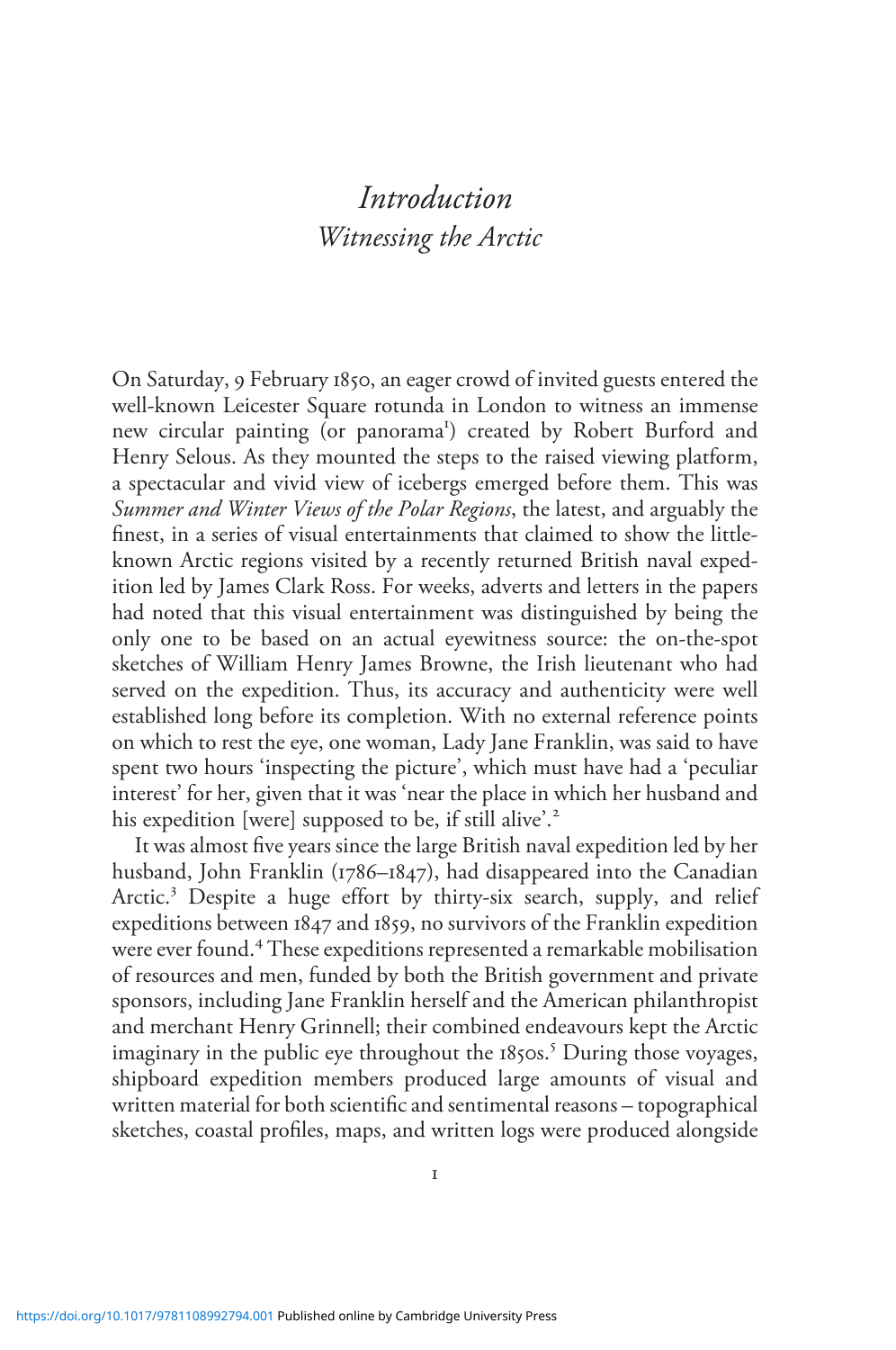personal portraits, illustrated periodicals, travel sketches, and private journals. Although there were no professional artists on any of the search expeditions, in pictures, and in words, the Arctic experience was sketched and painted, described, and inscribed. In the metropole, too, following the return of the first search expedition in 1849, the Arctic was being reimagined, engraved, lithographed, painted, and published. Above all, it was now being commodified and sensationalised. The Arctic was everywhere: at printsellers and panoramas, in published narratives and lithograph folios, in the press and in the theatre. Visual Culture and Arctic Voyages investigates how these representations of the Arctic came to be, with close attention to media and contexts, moving from the ship to the city, showing how the on-board Arctic was quite different to that of the metropole, and how this re-imagined Arctic continues to resonate in the twenty-first century.

By using close analysis of visual and verbal sources, I explore the processes of transformation of the representation of the Arctic from onboard sketches through to published texts, prints, and panoramas, enabling new conclusions to be drawn about the nature of the representation of the Arctic and of the Franklin searches. On the one hand, a narrative of humour, domesticity, familiarity, and of an often-benign environment permeates the on-board record. On the other, a battleground where man was pitted against nature dominated the public narrative.<sup>6</sup> In public archives alone, upwards of five hundred sketches, watercolours, and illustrations created by expedition members exist; many more must remain in private ownership. Over six hundred prints relating to the search appeared in published books, periodicals, and folios during the 1850s, while more than ten Arctic panoramas were exhibited in London. Other Arctic panoramas appeared in Ireland, Scotland, America, Canada, and Australia. Such pictures often created a specific visual narrative for public consumption that emphasised the laborious and difficult nature of the search amidst the 'savage horrors' of the polar regions.<sup>7</sup>

Although the Franklin expedition itself is not the main concern of this book, but rather the intense search that this disastrous voyage inspired, a brief introduction is necessary in order to contextualise the material.<sup>8</sup> Since the sixteenth century, repeated efforts had been made by the nations of western Europe to find a northerly sea route for commercial purposes, either a Northeast or a Northwest Passage to Cathay, or China, that was outside Spanish or Portuguese control. The most significant of these was William Edward Parry's voyage of 1819 to 1820 that entered Lancaster Sound in the north-west of Baffin Bay and managed to sail further west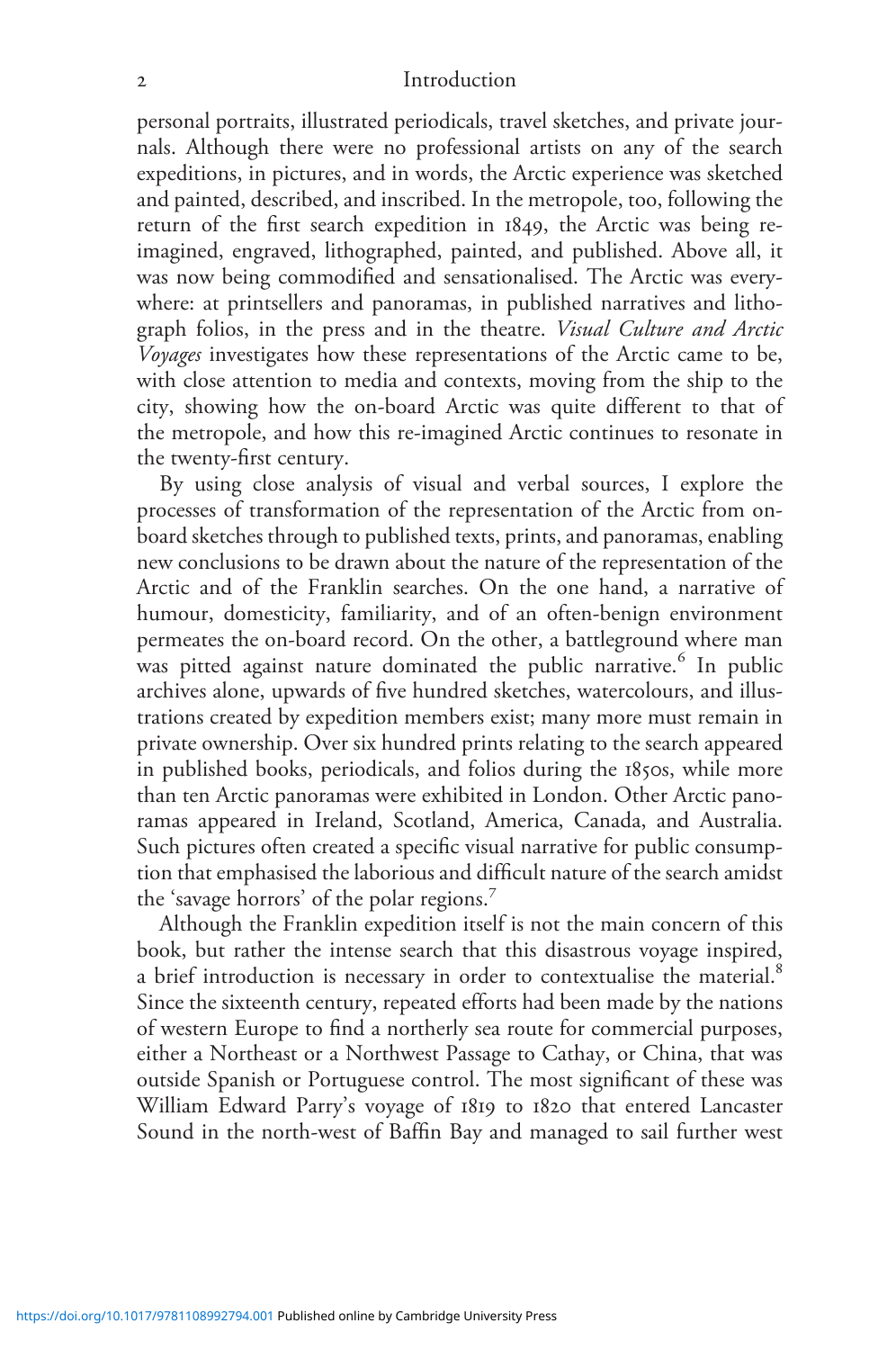than anyone before, as far as Melville Island in Parry Channel, thereby qualifying for an award for sailing past longitude 110°W north of the Arctic Circle.<sup>9</sup> Franklin's expedition was dispatched in 1845 officially in order to complete the Northwest Passage.<sup>10</sup> When no news of his ships was heard for two years, his wife, Jane Franklin (1791–1875), and other figures began to argue that search expeditions should be deployed to offer relief to the missing expedition.<sup>11</sup> Thus began the search for the lost ships that lasted for over a decade and reached its most intensive phase in the early 1850s. Thirty of the thirty-six expeditions were maritime voyages that approached the Arctic by sea; only six were overland or coastal, travelling to the archipelago via the North American coast. The large British naval search expeditions intentionally wintered in the Arctic, using the ship as a headquarters from which to launch sledging journeys in spring that enabled the mapping of thousands of kilometres of what we now know as the Canadian Arctic archipelago in present-day Nunavut and the Inuvialuit Settlement Region.<sup>12</sup>

In the midst of numerous literary studies of polar exploration that include the nineteenth-century  $Arctic$ ,<sup>13</sup> the role of the visual has been largely overlooked.<sup>14</sup> Much critical scholarly work that exists on the visual culture of the search period traditionally attends more to the public and published imaginings: engravings, lithographs, panoramas.<sup>15</sup> By contrast, little research has been done on the primary visual records of the Franklin search expeditions to the Arctic – the original sketches, watercolours, and drawings. This book fills that gap by prioritising the visual culture of the Arctic during the Franklin search period, both on the ship and in the metropole, without neglecting its textual associations, including inscriptions, captions, and written narratives. In doing so, a broader and more nuanced sense of the cultural history of the Franklin search expeditions is revealed. The sharp focus on a surprisingly neglected time period is essential to do justice to the wealth of archival material that exists from the search expeditions.<sup>16</sup> By drawing our attention to this history, a strong distinction between visual culture on board and that disseminated to the public becomes apparent. While the on-board history has been largely obscured, the metropolitan mode of Arctic representation remains dominant into the twenty-first century.

Interdisciplinary at its core – drawing particularly on art history, the study of literature, and historical geography – the research makes original contributions to knowledge in several fields: the study of nineteenthcentury visual culture; travel and exploration literature; and Arctic humanities. As Richard Harding observes, in his appraisal of naval historical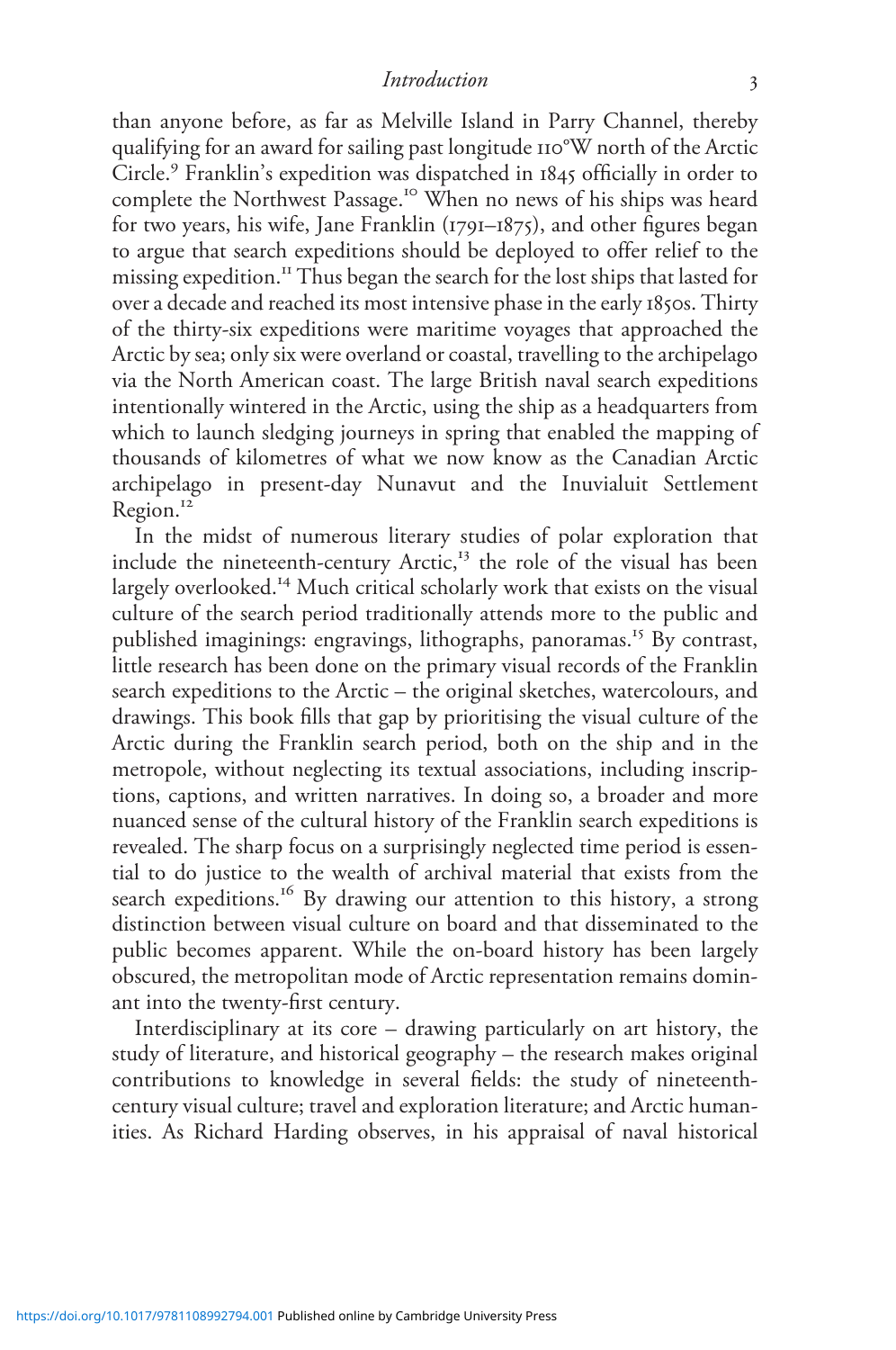scholarship, shipboard life is an aspect that needs more attention; peacetime periods of navies do not attract scholarship in the way that wartime periods do.<sup>17</sup> The Arctic search ships, engaged in a humanitarian cause, can be seen as microcosms of Victorian culture, complete with their own theatricals and illustrated periodicals. Isobel Armstrong notes the nineteenth-century fascination with seeing and observes how visual media bombarded city-dwellers.<sup>18</sup> Allusions to visual technologies (such as the magic lantern and the panorama) permeate published Arctic narratives, showing how embedded these forms of seeing were in the Victorian period. A crucial aspect of Arctic shipboard culture was, as in the metropole, its visuality.

## Victorian Visuality and Arctic Exploration

Text and picture are inseparable in the mid-nineteenth-century representation of the Arctic, creating slippage between personal and public perceptions of the region. The visuality of travel in the Victorian period needs to be attended to in conjunction with travel writing. With respect to the latter, Margaret Topping has noted the value of the 'interrogation of images as more dynamic, and potentially contestatory, participants in the narrative'. <sup>19</sup> As Julia Thomas points out, with regard to Victorian illustrated texts, dialogues between words and pictures generate particular stories.<sup>20</sup> Prints and panoramas of the Arctic were further enhanced by their associated texts, informing the viewers and helping to build on the strangeness of the scene in order to convey 'peril' and 'horrors', emphasising the nature of the search for Franklin as a worthy 'masculine' enterprise. Remote locations (such as the Arctic) that most people were never likely to see were alluring and invoked visual curiosity.<sup>21</sup> Kate Flint observes, 'not being able to see with the physical eye is to call into play the powerful forces of imagination and memory'. <sup>22</sup> Glimpses into the Arctic through engravings and lithographs encouraged people to use their own imagination and memory to expand these scenes. Although the high price of large lithographs might seem to indicate that they were seen by a select audience, such media often appeared in printsellers' shop windows or were exhibited at their premises, meaning that they would have reached a far wider audience beyond only those who could afford to buy them.<sup>23</sup>

Although being able to draw was an expected accomplishment in the eighteenth and nineteenth centuries for the upper and middle classes,  $24$ drawing was embedded in everyday life across ranks and was a normal part of shipboard life. Sketching on the spot encouraged engagement with the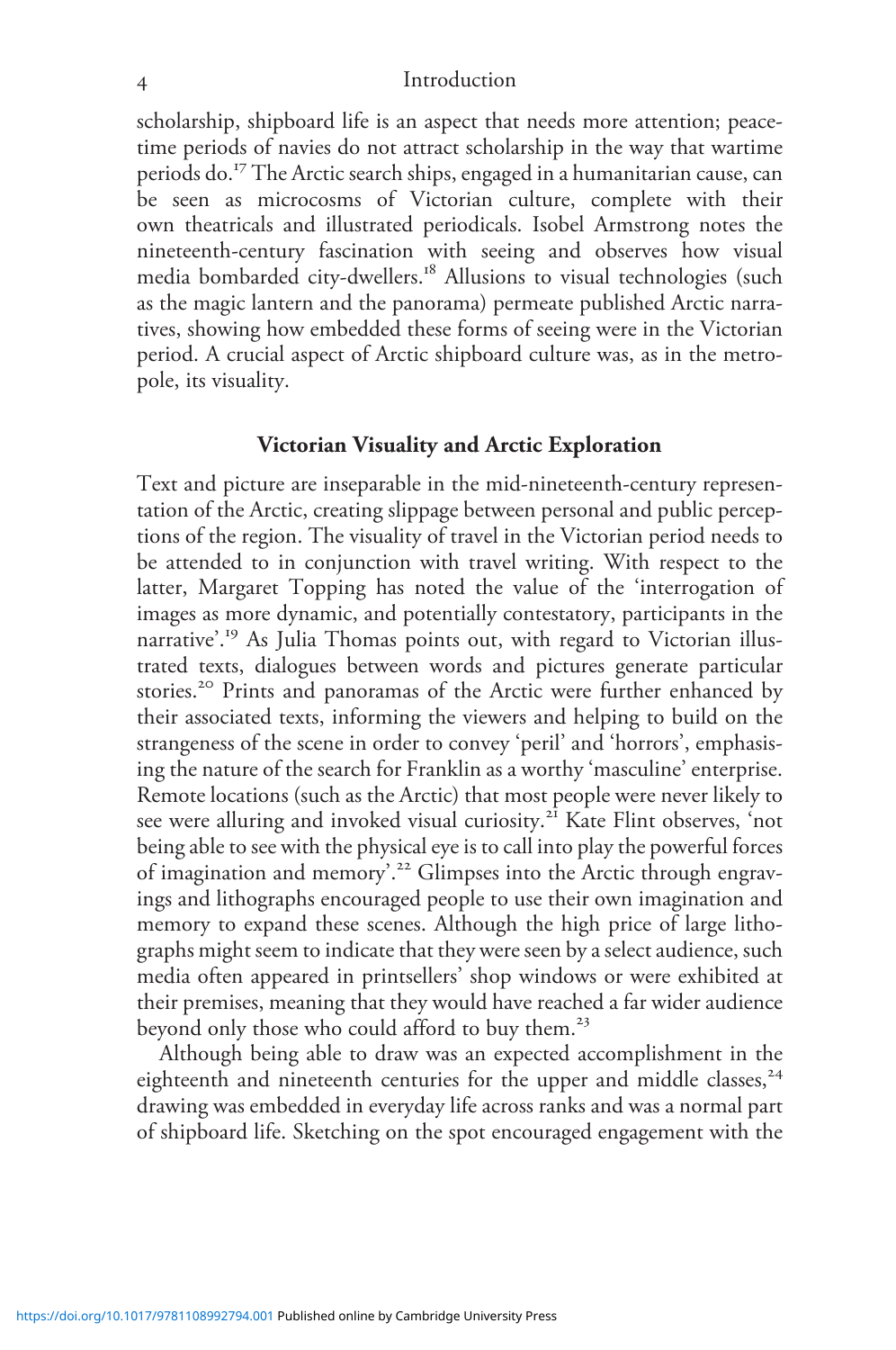environment and was practised by expedition members far beyond any professional obligation. Art historian Geoff Quilley observes that a concern with the visual material from James Cook's three voyages in the Pacific (1768–1780) has eclipsed subsequent visual representation of travel, particularly that created on nineteenth-century expeditions.<sup>25</sup> Cook's expeditions hired professional artists who produced several high art paintings, in contrast to the Franklin search expeditions that relied on the drawing skills of naval officers. Certainly, the rich archive of material from the Franklin search ships has been undervalued and has not benefited from any sustained critical inquiry. This is likely due to the amateur status of the artists, the varying quality of the work, and the attention that the Franklin expedition itself attracts (to the detriment of the comparatively successful search expeditions). Furthermore, work by these amateur artists is more likely to be lost, damaged, or scattered in various archives. Unlike professional artists, who used sketchbooks, many of these works are on loose pieces of paper or within travel journals, making them difficult to discover through searches of online catalogues. With limited resources and challenging environmental conditions, expedition members persisted in creating comic illustrations, travel sketches, coastal profiles, portraits, landscapes, and even theatre backdrops, telling a more complex story than the contemporary media depictions of the Arctic searches.

Small sketches, as opposed to finished paintings, were the most common visual works undertaken in the Arctic by expedition members. Refined commercial products such as prints and panoramas purported to reproduce officers' on-the-spot sketches, thereby associating the contents of their own products with truth and authenticity.<sup>26</sup> By examining a broad array of media, both private and public, I emphasise the significance of these panorama-painters, lithographers, and publishers in re-imagining the Arctic through convincing products. Unlike the Alps, the Arctic was relatively untrodden aesthetic territory, and work that claimed to reproduce original sketches by officers was prized for its 'truth', despite being reinterpreted by professional artists who had a greater aesthetic awareness and less concern with topographical accuracy. Such products of Victorian commercial culture cannot be seen as unmediated perceptions of Arctic 'explorers'. The Arctic had, of course, been represented in paintings that depicted the British whaling industry, and, as the nineteenth century progressed, whaling ships sailed further northwards into Baffin Bay and often got trapped in the ice. In Hull particularly, where the largest whaling fleet was based, artists like John Ward (who it is thought may have been on at least one whaling voyage<sup>27</sup>) and Thomas Binks represented the natural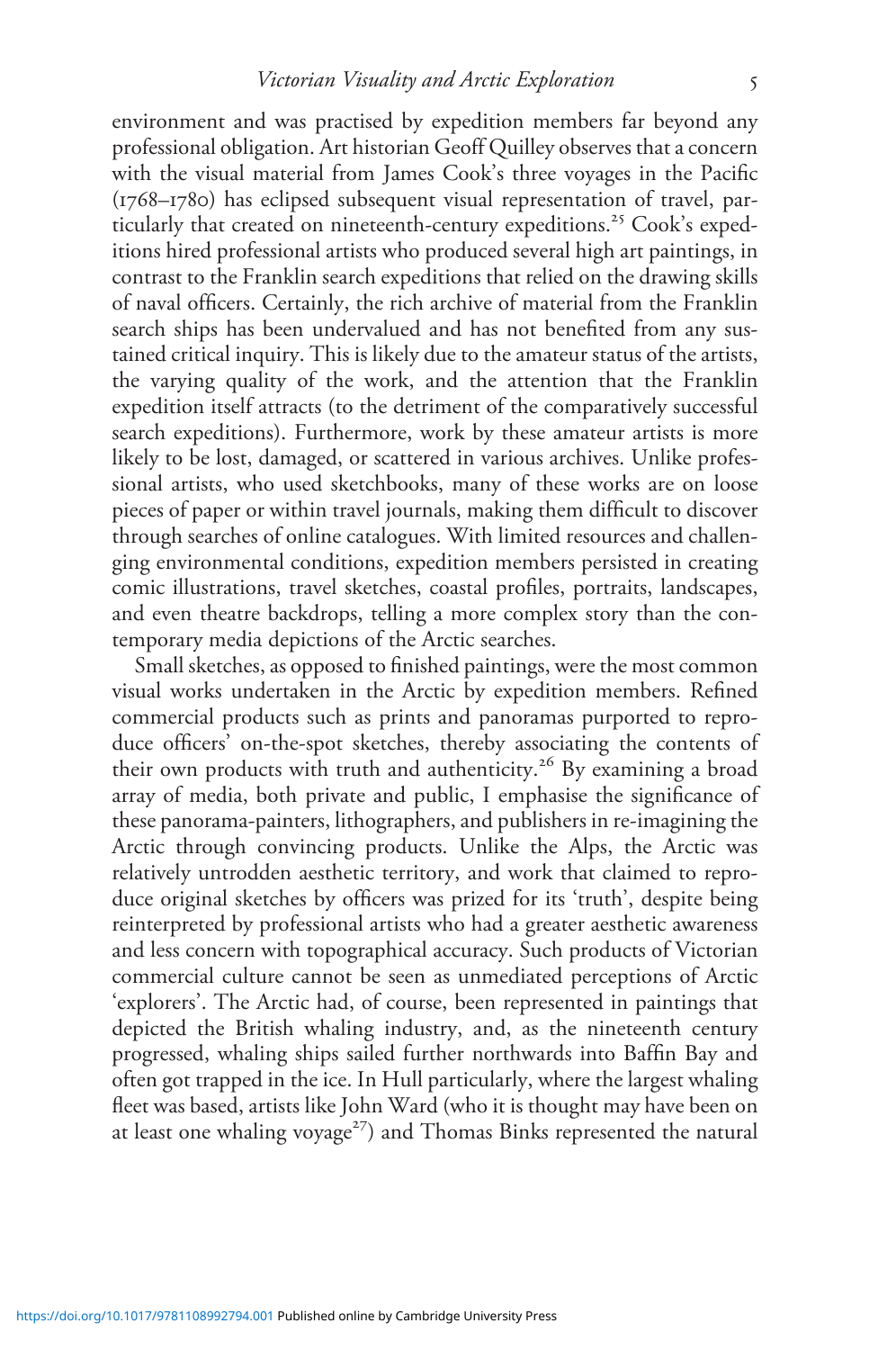history of the Arctic as well as the whaling ships.<sup>28</sup> However, the focus of these works, in which whale hunting was the main interest, was different from the visual material that emanated from the Franklin searches. The latter was closely connected to the idea of new and ever-expanding horizons, whether real or imaginary, as they sailed further into the unmapped regions of the Canadian Arctic archipelago.

A recurring theme in the critical literature is nineteenth-century British explorers' difficulty in perceiving and representing the Arctic, due to their lack of understanding and unfamiliarity with the environment.<sup>29</sup> Much of the pictorial evidence used to support this argument is comprised of published lithographs, which, it is argued, show that explorers were too concerned with the aesthetic categories of the sublime or the picturesque to be capable of producing an accurate representation.<sup>30</sup> However, although expedition members had an awareness of aesthetic terminology, such an aesthetic concern is not noticeably evident in the primary source material of the Franklin searches. By analysing the transformation from sketch to print and emphasising the importance of the dialogue between picture and text, I argue that it is in the prints and panoramas (products of commercial metropolitan enterprises) that a very deliberate aesthetic manipulation is evident, which intensifies the difficulty of the search.

Much of this manipulation borrowed stylistically from the sublime and the picturesque,<sup>31</sup> aesthetic categories that changed over time, particularly during the eighteenth century when discussion of aesthetics was at its height, with publications such as William Hogarth's Analysis of Beauty  $(1753)$ , John Baillie's *Essay on the Sublime*  $(1747)$ , and Edmund Burke's Philosophical Enquiry (1757 and 1759). According to Burke, the sublime was that which produces delight by the depiction of pain and danger.<sup>32</sup> In nature, the sublime caused 'astonishment' and found its source in obscurity, privation, vastness, infinity, difficulty, magnificence, quick transitions from light to dark, or the idea of physical pain and even the 'angry tones of wild beasts'; indeed, such sources for the sublime were associated with the Arctic in the popular imagination.<sup>33</sup> Absences such as 'vacuity, darkness, solitude and silence', which were a key part of polar imaginaries, were also productive of the sublime.<sup>34</sup> Immanuel Kant's Critique of Judgement (1792) maintained that the sublime could only refer to a state of mind, that objects in nature themselves could not be sublime.<sup>35</sup> He divided the aesthetic into the mathematical, an overwhelming of the senses by a huge natural object, and the dynamical, which is an awareness of the effect of power.<sup>36</sup>

Burke's influential Philosophical Enquiry had polarised beauty and sublimity, leaving a middle ground that became occupied by Uvedale Price's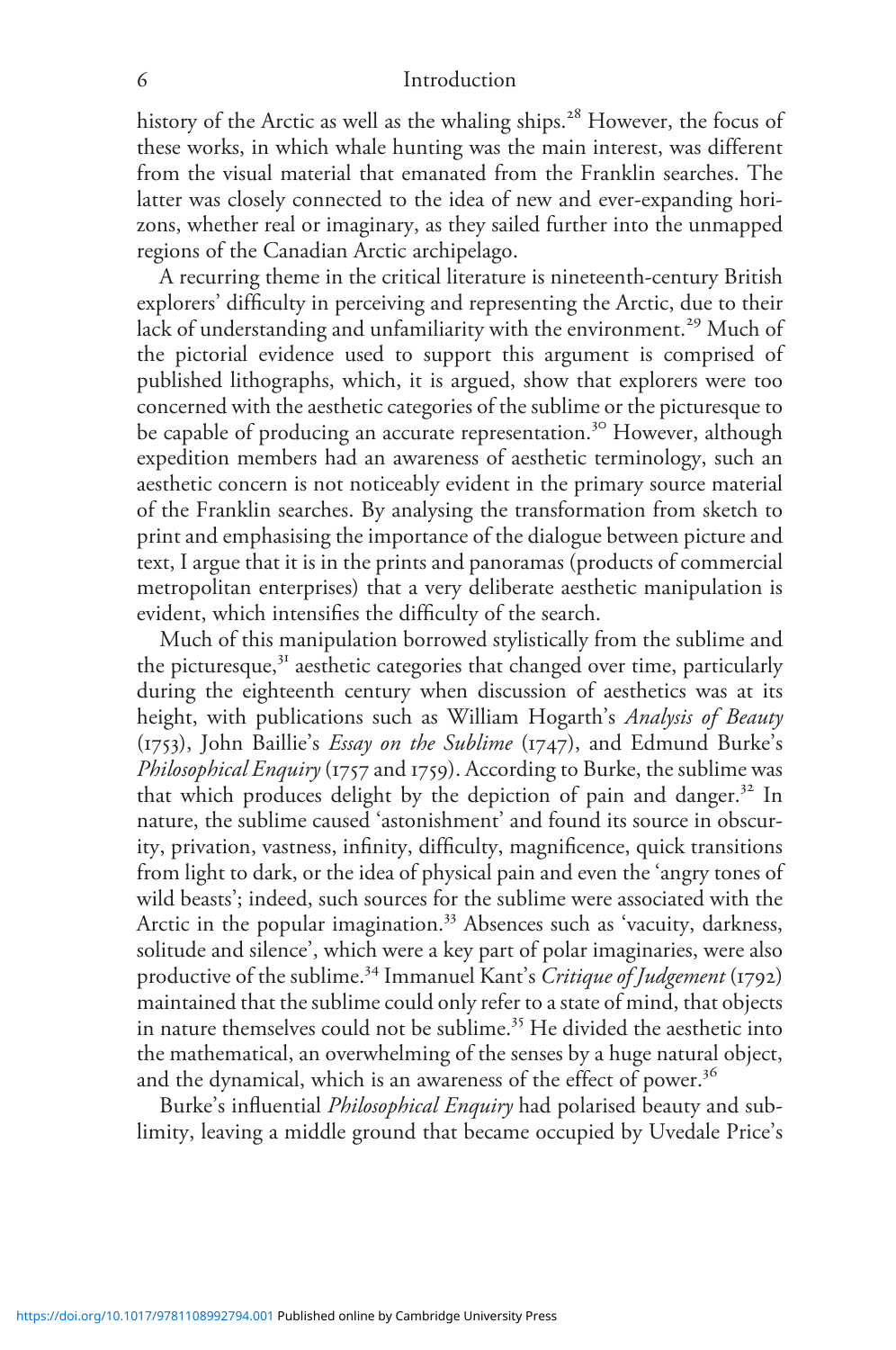late eighteenth-century picturesque, which was distinguished by variety, intricacy, and roughness.<sup>37</sup> Price believed that the picturesque was located somewhere between beauty and sublimity and could be blended with either,<sup>38</sup> making it a versatile aesthetic. Thus, dashing waves, Gothic architecture, ruins, and hovels all had picturesque potential. Above all, the picturesque was found in 'partial and uncertain concealment' and in the 'forms, the tints, and the lights and shadows of objects'. However, according to Price, if destruction was threatened, the scene acquired 'a tincture of the sublime'. <sup>39</sup> By the mid-nineteenth century, the picturesque aesthetic had gone through several stages, including being ridiculed in popular satire.<sup>40</sup> These satires made fun of the practice of touring the landscape in search of the ideal viewpoint from which to observe a scene or make a picturesque sketch. Although the formal neoclassical picturesque, as popularised by William Gilpin, divided the painting into the foreground, middle ground, and distance, crucially, picturesque paintings were not expected to be accurate topographical records but to give a general idea of the landscape.<sup>41</sup>

It is important to stress that none of the expedition members in the Franklin searches were professional artists, or even dedicated draughtsmen; they had many other tasks to perform, and personal drawing was only possible when time allowed. Ultimately, although an awareness of aesthetic categories must underlie sketches by amateur artists on the Franklin searches, they were more informed by the environment than they were by the influence of high aesthetics. Members of the Franklin search expeditions who sketched and painted would have also been aware of the strong tradition of marine painting that thrived in nineteenth-century Britain. Although originally influenced by seventeenth-century Dutch marine art, many of the marine artists, like Clarkson Stanfield for example, had experience at sea, and the specialism demanded in-depth knowledge of ships, the sea, and meteorological conditions, all of which members of the Franklin search expeditions would have had. The early romantic interest in marine subject matter, including shipwreck paintings and paintings of the sea, continued during the Victorian period.<sup>42</sup> While some of the on-board work shows the influence of the aesthetic categories (in the choice of subject matter and composition), such drawings underwent considerable transformation by other agents, who often dramatically heightened the sublime, before they reached the public eye. The representation of the nineteenth-century Arctic that we have inherited is the transformed, commercial version of the Arctic, not the version that was represented in the small, self-effacing sketches of expedition members.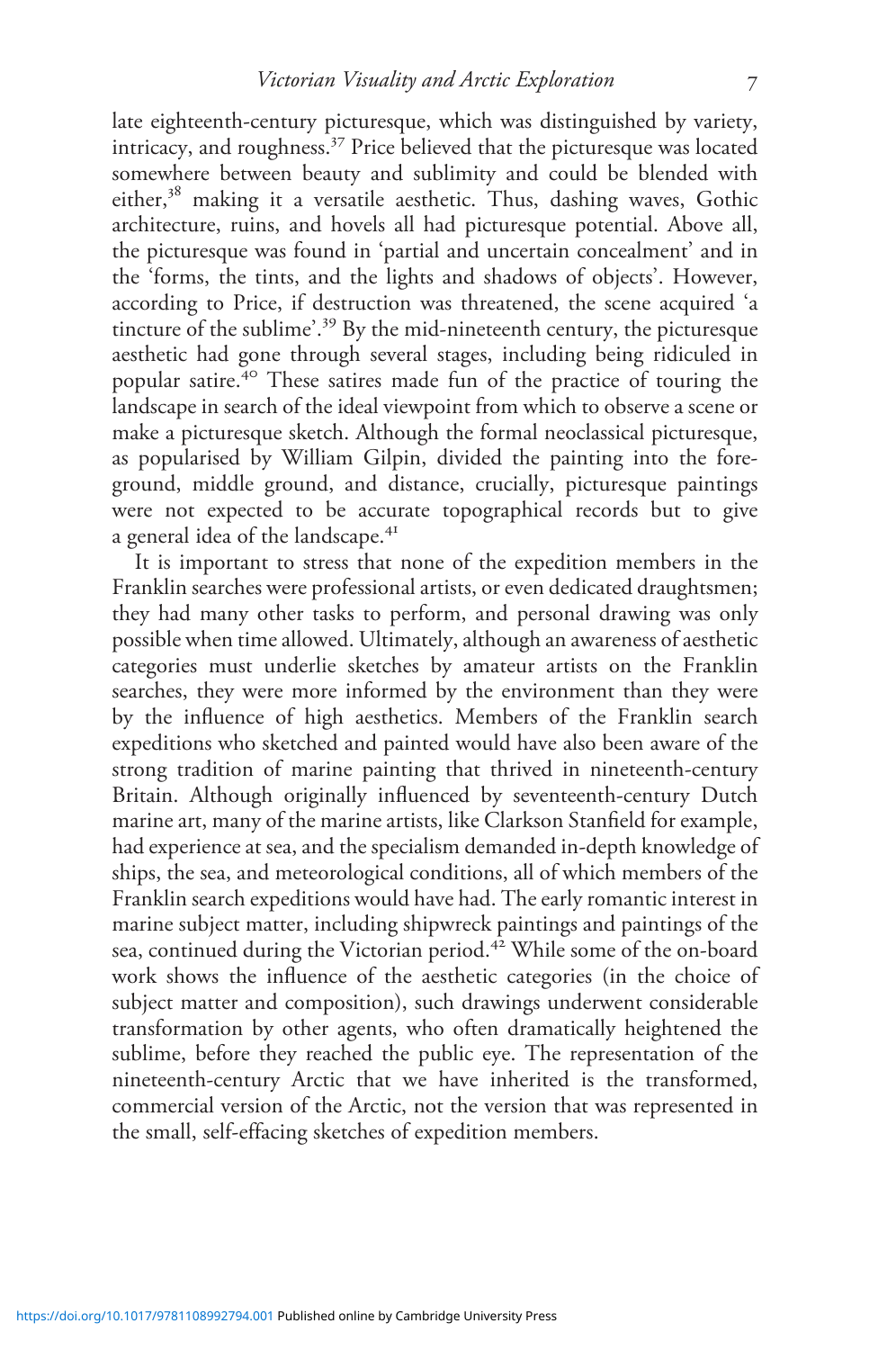Both Robert G. David and Heidi Hansson point out that the Arctic of the popular imagination is associated above all with winter.<sup>43</sup> Hansson further discusses how, in nineteenth-century polar biographies and adventure stories, 'the main adversary is the Arctic itself, almost always in winter'. <sup>44</sup> A common misconception in the twenty-first century is that the Arctic is an empty place that is permanently covered in snow and ice; when the effects of climate change on the Arctic are mentioned, it is not uncommon to hear throwaway responses like 'well, nobody lives there anyway'. <sup>45</sup> Adriana Craciun has observed that a visual and literary focus on ice has dominated the scholarly discourse concerning the Arctic.<sup>46</sup> Certainly, during the Franklin search period, the public image of the Arctic portrayed a space in which a key component of the Arctic narrative – 'man's struggle against the elements' <sup>47</sup> – could be displayed. The imaginary of an empty Arctic has been associated specifically with (published) representations by nineteenth-century British explorers. Francis Spufford suggests that 'when it comes to the explorers' success or failure at traversing the landscape', Inuit 'did not belong in the stories of discovery and achievement'.<sup>48</sup> For David, the 'single-minded objective' of the midcentury Franklin search expeditions resulted in a sudden disappearance of Indigenous people from representations in favour of subjects that depicted exploration.<sup>49</sup>

While it is true that a considerable proportion of the published pictures and texts from the search period do not show an Indigenous presence, one reason for this is that many of the large, high-profile search expeditions of the 1850s spent the majority of their time in the northern part of the Canadian archipelago (as seen in Figure 0.1), an area that did not support Indigenous populations in the mid-nineteenth century.<sup>50</sup> Of course, prior to European incursions, there had long been a human presence in some parts of the Arctic,<sup>51</sup> and in the mid-nineteenth century, the far north-east of Siberia on the west side of the Bering Strait was inhabited by the Chukchi and Yupik; Iñupiat and Yup'ik were present in coastal north Alaska; and Inuvialuit and Inuit were scattered over the coastal High Arctic of Canada and in Greenland.<sup>52</sup> However, a large part of the central and northern half of the Canadian archipelago was uninhabited during the period of the Franklin searches. When ships did spend significant amounts of time near settlements, particularly in the Bering Strait region, there is ample literary and visual material in the archive attesting to a peopled Arctic. Intense interaction took place when ships wintered near Indigenous communities, and expeditions were reliant on the goodwill of residents for their hunting skills, winter clothing, and geographical knowledge, as well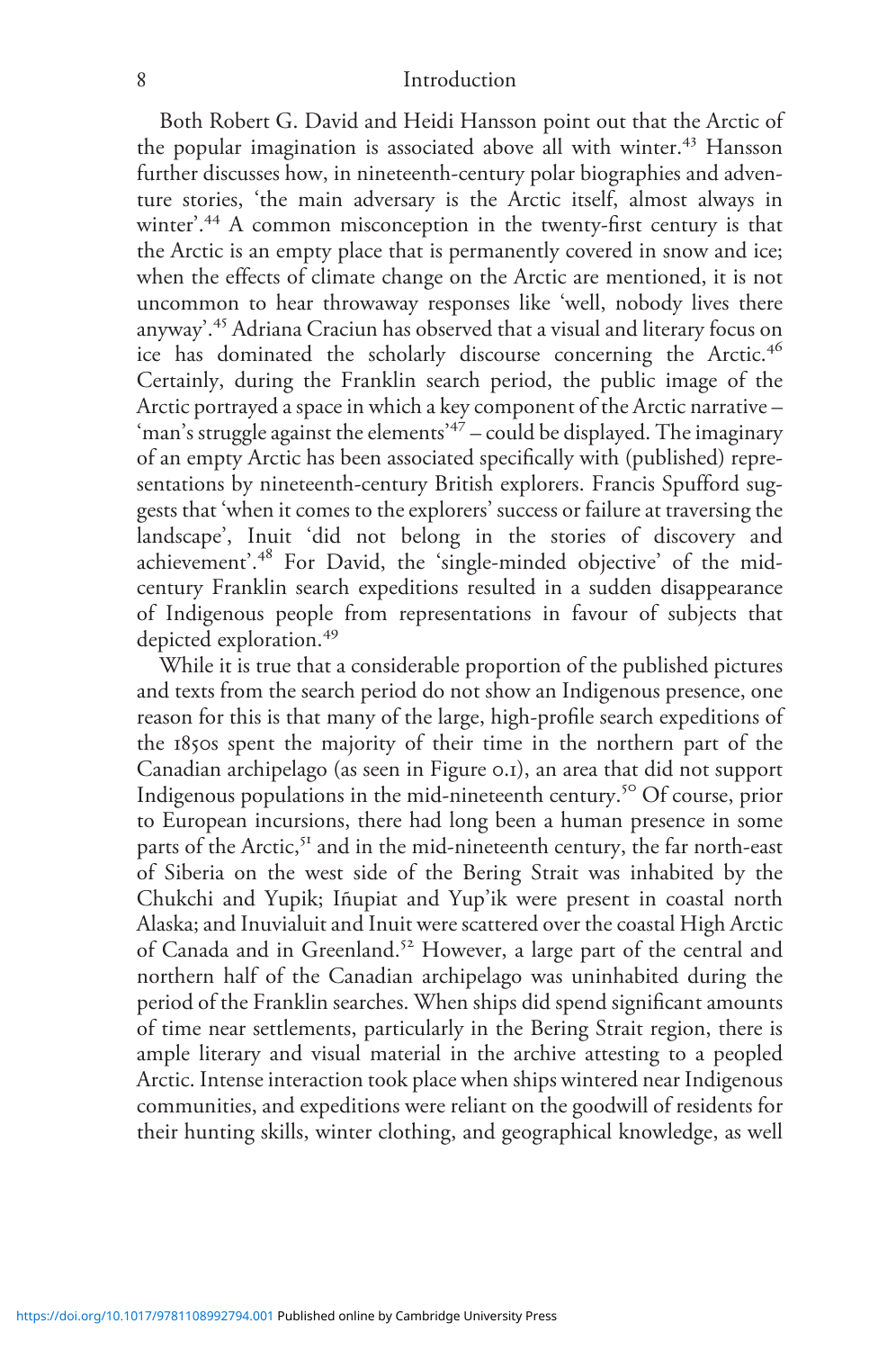

Figure 0.1 Map of the Arctic showing winter quarters of the maritime search expeditions and Indigenous communities in areas closest to expedition routes and winter quarters, 1848–59. Map by author.

as social, and sometimes sexual, interaction. There are also published versions of this peopled Arctic. For example, a large portion of the narrative Ten Months among the Tents of the Tuski (1853) focuses on the expedition's interactions with Chukchi individuals.<sup>53</sup> As Efram Sera-Shriar has observed, reliable travel narratives contained substantial evidence that Indigenous knowledge and social interaction were valued,<sup>54</sup> even if this value was not fully acknowledged.

The archival, and indeed some of the published material, shows evidence that complicates the notion of Mary Louise Pratt's imperial gaze. This gaze sees the landscape in scientific, objective terms, observed by 'the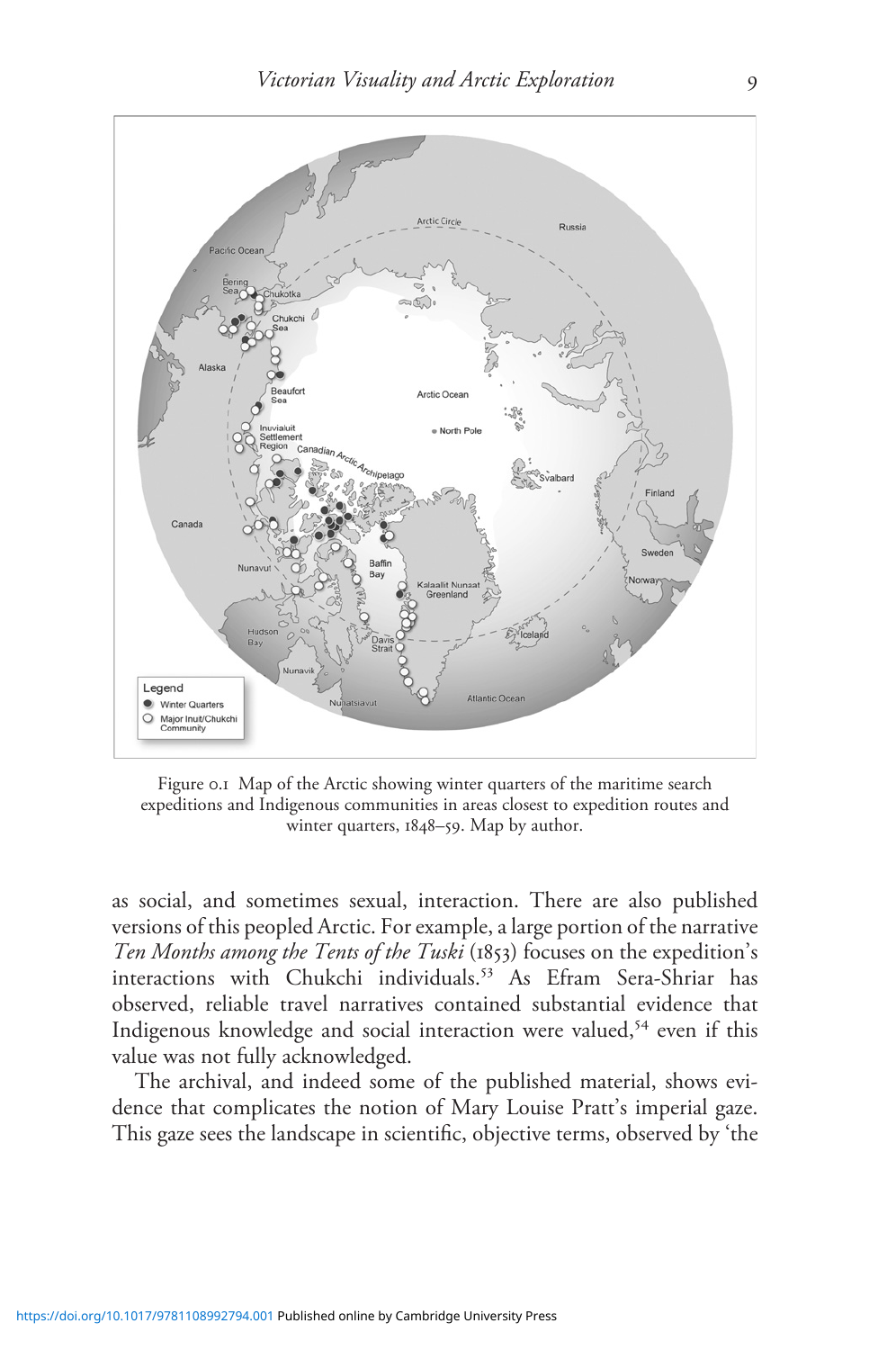European male subject of European landscape discourse – he whose imperial eyes passively look out and possess'. <sup>55</sup> But the relationship of the search expedition members to the Arctic and its people was far more complex than that; their place-making behaviours as well as their interpersonal relationships with Indigenous people suggest a multifaceted gaze, which supports Majid Yar's contention that the association of the gaze with power overlooks other aspects of vision such as the 'hermeneutic, emotional, communicative' possibilities.<sup>56</sup>

Although the Arctic was considered to be an environment in which man's nobility was put to the 'ultimate test', <sup>57</sup> the establishment of winter quarters in the ice meant that life became less about exploration and travel, and more about home-making. Arctic winters in particular became associated with specific activities – masked balls, pantomimes, ice-sculpting, evening classes – thus creating a sense of history, identity, and community, resulting in a feeling of belonging and home.<sup>58</sup> Expedition members individually engaged in place-making behaviours, such as informal naming of topographical features,<sup>59</sup> social interaction, and engagement with the environment; the primary sources show significant topophilia, or attachment to place.<sup>60</sup> Indeed, based on John Agnew's triadic definition of place, the Arctic took on all the attributes of place for overwintering expedition members.<sup>61</sup> These visitors to the Arctic, who ceased to move through a space, began to behave a little more like inhabitants and less like Pratt's British explorer, or 'monarch-of-all-I-survey', in Africa.<sup>62</sup> Neither were overwintering expedition members tourists in search of the picturesque, moving through a landscape; they were not perpetually apprehending the sublime that travellers first began to experience as they crossed the Alps from the late seventeenth century. They were living and working, embedded in the environment and forming habits of familiarity through daily routine. Both the sublime and the picturesque are dependent on novelty and on the visibility of new prospects. In contrast, the overwintering maritime expeditions were immobile for much of the year, and some expedition members made repeated voyages to the Arctic, even returning to the same places several times.

The imagined geography of the Arctic, as a vast empty space where man pits himself against a hostile environment, has been created and maintained by public visual representations and texts.<sup>63</sup> The idea of North is projected as a masculine gendered zone.<sup>64</sup> Nineteenth-century Arctic exploration is typically represented in terms of hardship, pain, and suffering; titles of books such as Arctic Hell-Ship (2007) emphasise this aspect for potential readers.<sup>65</sup> Indeed, very little has been written about the positive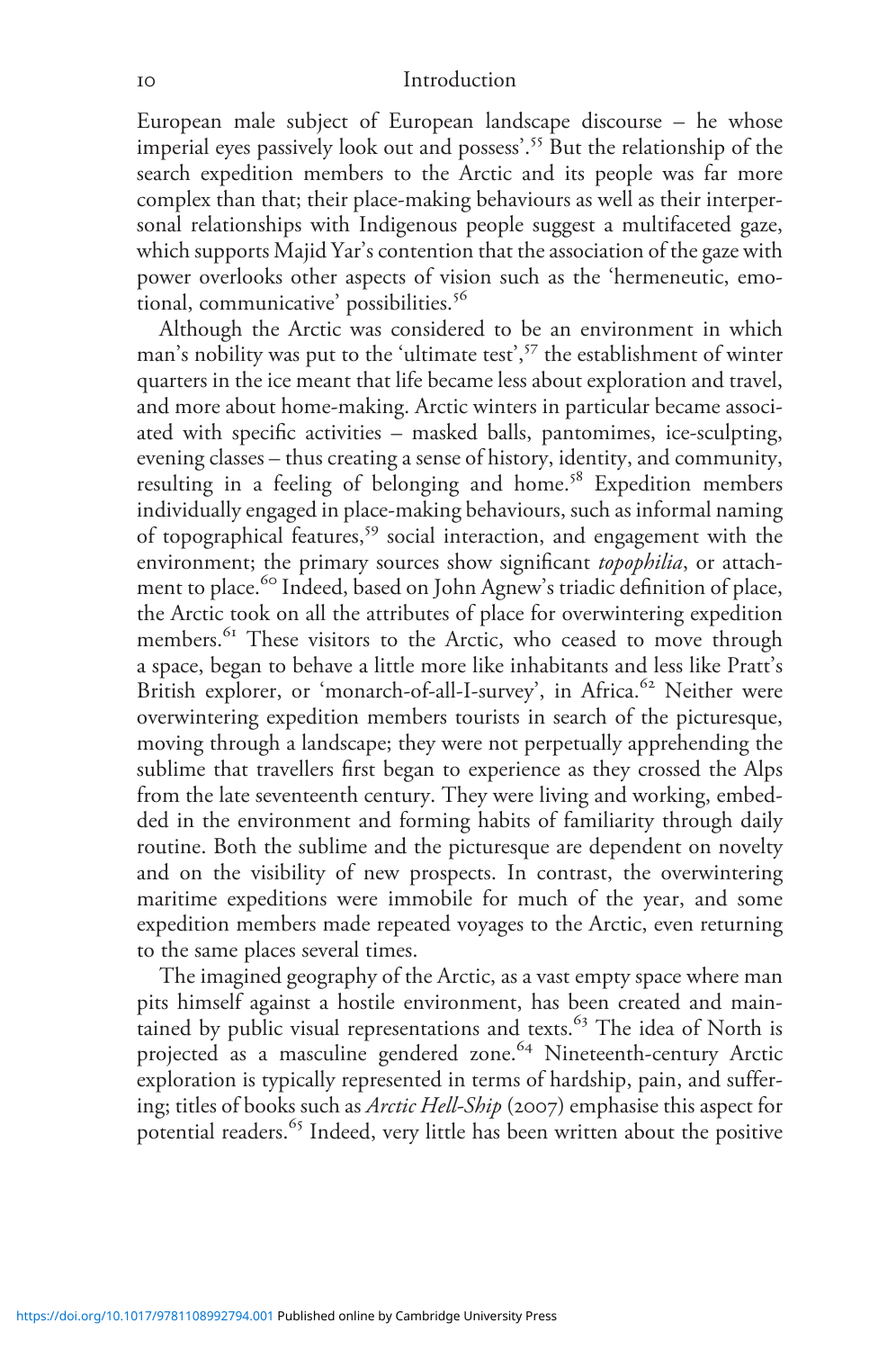aspects of polar exploration.<sup>66</sup> However, close examination of on-board visual and written records yields many positive responses to the Arctic and reveals an expectation of future nostalgia for the Arctic among members of search vessels, even those who participated in particularly gruelling expeditions,<sup>67</sup> reminding us that, as Lawrence A. Palinkas and Peter Suedfeld note, 'positive and negative reactions' to polar conditions are not mutually exclusive.<sup>68</sup> This book reveals overlooked details in the archive – a smiling face in an ostensibly unpleasant situation, a revealing phrase in a manuscript – that complicate the notion of a masculine space of peril and danger and highlight a different way of imagining the Arctic. According to the president of the Royal Geographical Society in the late 1850s, Roderick Murchison, the searches for Franklin had proven to be 'in times of peace ... the best school for testing, by the severest trials, the skill and endurance of many a brave seaman'. <sup>69</sup> In fact, these trials of masculinity also involved 'unmasculine' chores like doing the laundry and cooking, as well as the enthusiastically pursued pastimes of dress-making and crossdressing for on-board theatre performances.<sup>70</sup>

When we explore the archives behind the attractive public pictures, a far more complex visual matrix is observed than the immense icebergs and ships in jeopardy that dominate the public representations. Even today, nineteenth-century prints lavishly illustrate twenty-first-century texts and continue to inform our ways of thinking about the Arctic. As Julie F. Codell points out, visual culture is often marginalised, 'or worse, is used to illustrate' history, colonialism, and historical events.<sup>71</sup>

The lithograph Critical Position of H.M.S. Investigator (Figure 0.2), 'the most arresting of all polar images',<sup>72</sup> is frequently presented and consumed as a factual artefact (showing that the aura of authenticity still persists), yet the scene of peril is the work of a London-based lithographer.<sup>73</sup> Despite this, Critical Position of H.M.S. Investigator has endured to become the visual catchphrase of all expeditions that searched the Arctic in the midnineteenth century.<sup>74</sup> Although contemporary reviewers of prints were at pains to point out that certain published 'sketches' were 'facsimiles' of those by officers, their very need to state this fact betrays a distrust of popular visual culture as a source of information; their concern with the 'truth', 'accuracy', and 'reality' of representations paradoxically shows their awareness of the power of the visual as a tool of deception.

Visual Culture and Arctic Voyages is led by the visual material itself, acknowledging the immediacy, availability, and proliferation of images in the Victorian period. My analysis of sketches, illustrated periodicals, published texts, panoramas, and prints blends methodologies from the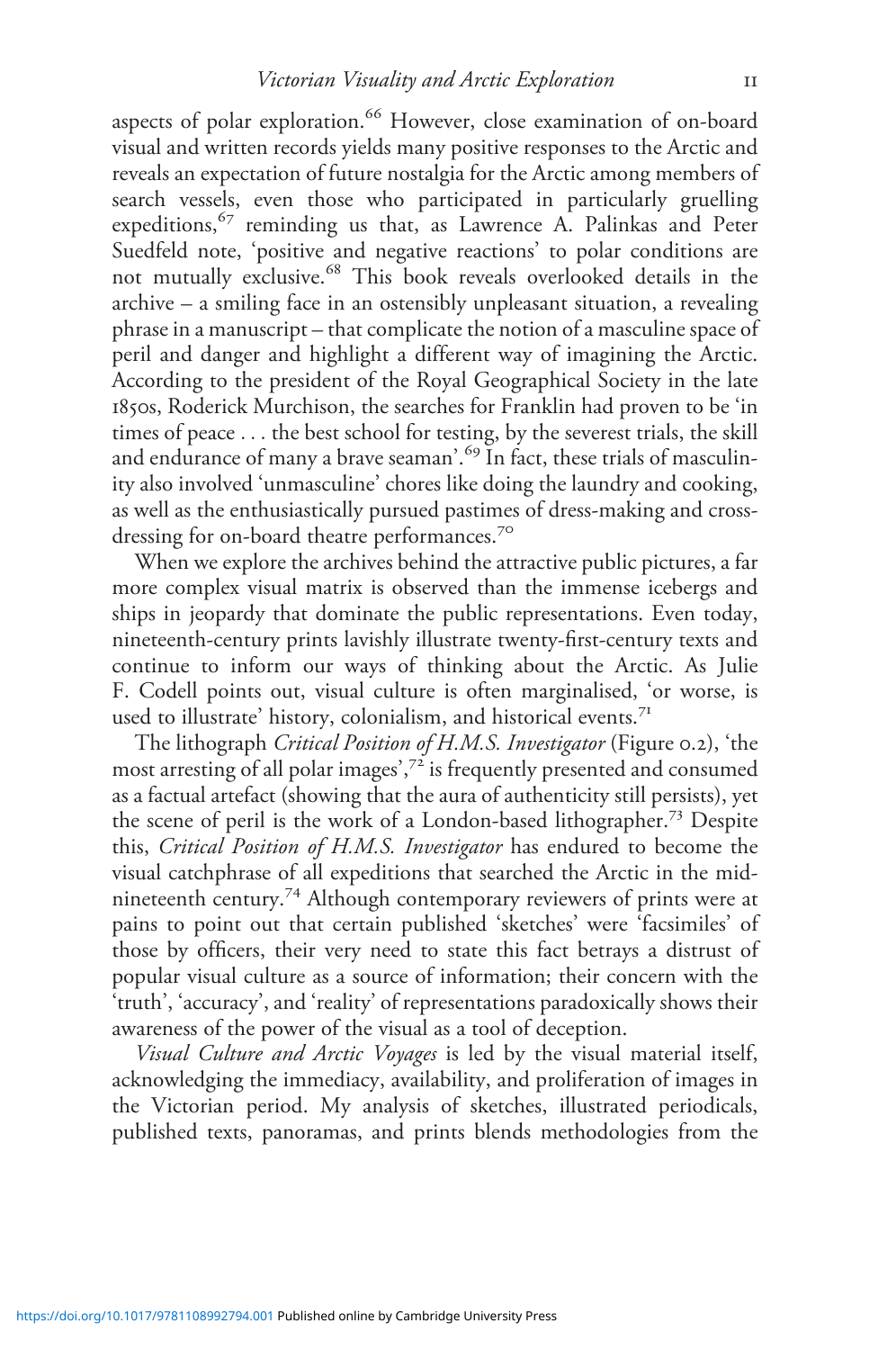

Figure 0.2 Samuel Gurney Cresswell, Critical Position of H.M.S. Investigator on the North Coast of Baring Island, August 20th 1851, 1854. Lithograph, 44.3 × 61.2 cm. Courtesy of Toronto Public Library.

disciplines and fields of publishing and book history, the study of literature, art history, visual studies, historical geography, the history of science, and cultural anthropology. In particular, the interpretative approach of cultural history, which acknowledges the creativity and subjectivity of the human mind while also embracing a holistic view identifying overall structures or patterns,<sup>75</sup> informs the research methodology. Close reading, cultural analysis, and semiotic analysis all have a role to play in the interpretation of the material. In common with Susan Close, who considers photography to be a 'social practice', $^{76}$  visual culture on the Franklin search expeditions can be thought of as inherently social, not only engaging with subjects but connecting practitioners to each other through their visual work.

Art historical critical skills that account for the materiality of images as objects and attention to subject matter and social and art historical contexts are brought to bear on a very broad range of visual media encompassed by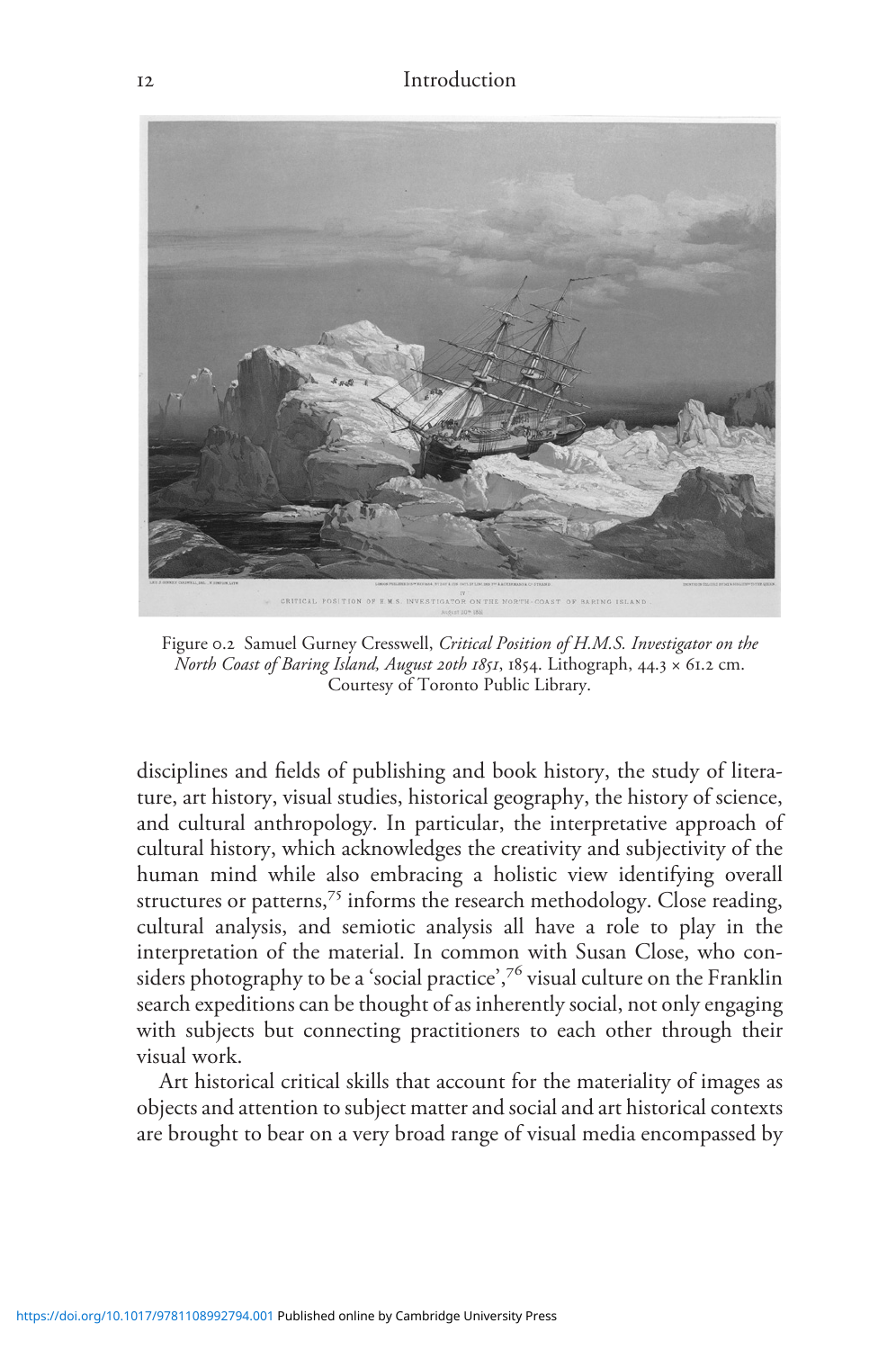visual culture studies. The concept of visuality 'attempts to grasp the visual aspects of the relationality and performativity of human life (or of subjects) in societies and cultures'. <sup>77</sup> Critically examining the visual archive means taking into account the role of audiences, contexts of production, and display.<sup>78</sup> Visiting archives and libraries enabled the discovery of uncatalogued pictures, the examination of detail, the observation of condition, close-up photography, and the recording of core information.<sup>79</sup> Such depth of observation and recording allows critical engagement with the representations and an appreciation of the richness of the material.

Over the course of my research, it became apparent that, while some critical scholarship uses pictures from the Franklin searches to illustrate publications, there is little formal attempt to understand and analyse these pictures, to bring any depth and meaning to their contents. Popular illustrated histories use pictures to extend their text, decorate, and give visual pleasure.<sup>80</sup> This book is informed by the archival nature of the research, beginning with the pictures and texts themselves, rather than 'starting from a series of observations and assumptions imposed on a body of material'.<sup>81</sup> Like photographs, sketches and their captions or associated texts can be seen as 'visual incisions through time and space', <sup>82</sup> that 'spring leaks' on interrogation of their 'distinctions and points of fracture'.<sup>83</sup> Their interaction often reveals a discord between the written and the visual. Historical geographer Felix Driver stresses that published narratives of exploration merely represent the ultimate stage in a chain of stages.<sup>84</sup> While this project includes published exploration narratives in its dataset, their analysis is embedded in an awareness of the archival sources and contexts that led to their creation. Driver notes that such published texts cannot be seen as single products of imperialism, but that they would be better viewed as 'articulations of practices',<sup>85</sup> having gone through many stages. The same is true of published prints, which have gone through a similar process of alteration and are preceded by layers of archival material. Furthermore, as Bernard Smith explains, we can think of 'three principal means by which drawings may be said to represent, we might call them inventive drawing, illustrative drawing and documentary drawing'. They are based respectively on images from the mind, things that are described in words, and 'things that the draughtsman perceives out there in the world'. These categories are not well defined, and he invites us to think of all three means as 'potential components of perception'.<sup>86</sup>

The importance of the visual material to this book necessitates an explanation of the hierarchy of descriptors that will be used throughout.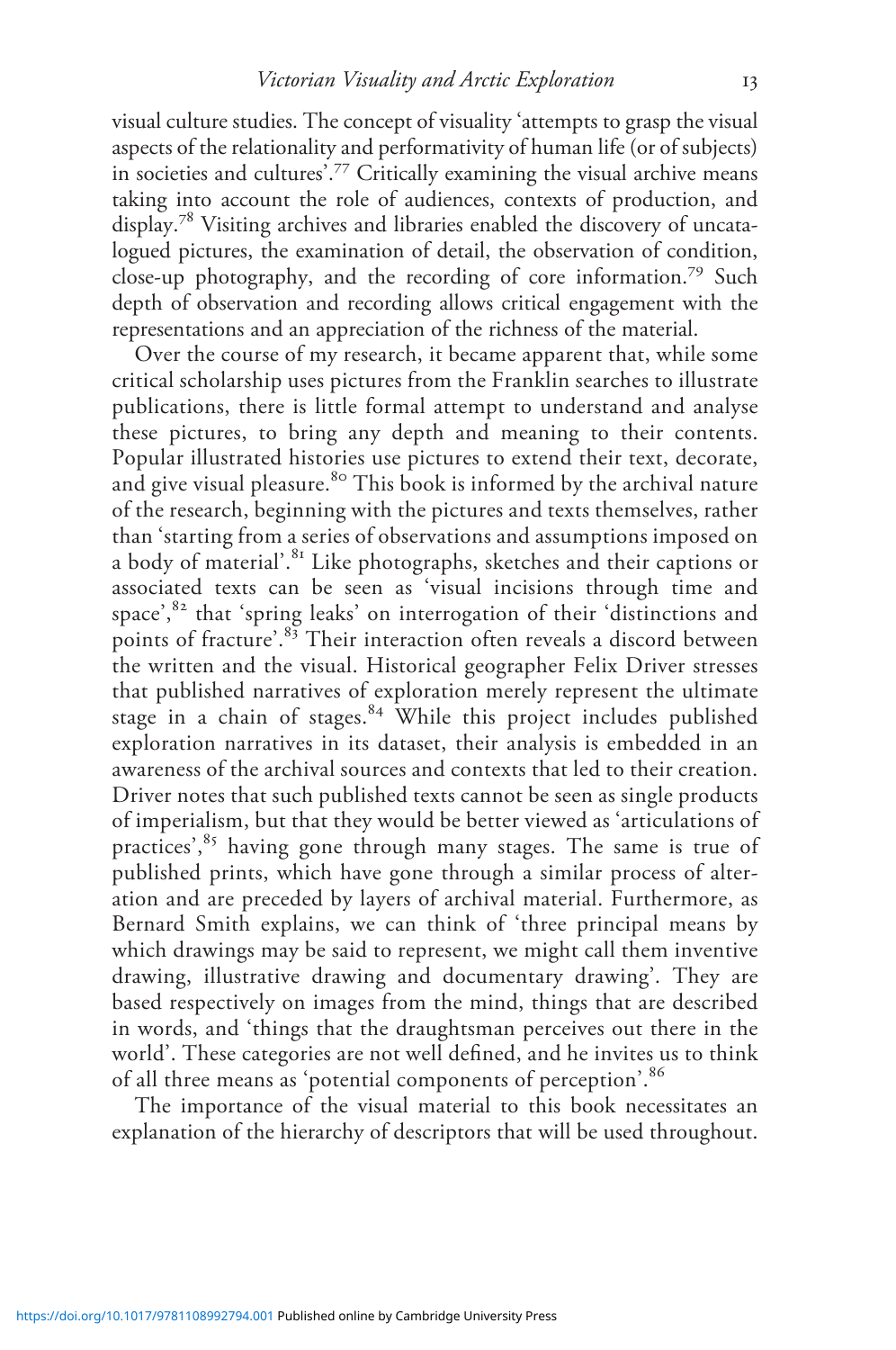Firstly, the term *picture* is a general (primary) term for all twodimensional representations (including prints, paintings, sketches, drawings, photographs, and panoramas). As Leila Koivunen suggests, picture can be more useful than image as it distinguishes the material from literary images.<sup>87</sup> Sketches are generally rough drawings, made quickly in ink or pencil; the term *drawing* implies a more finished sketch. The term *illustration* can be used when a picture was created specifically to complement printed text and is influenced by that text. A print is 'formed by transfer from one surface or source to another. Usually created with ink(s) and produced in multiple impressions.<sup>88</sup> Relief printing, such as woodcuts, is the oldest known technique, whereby non-printing surfaces are cut away, leaving raised surfaces to hold the ink. The ink is then transferred to paper through pressure.<sup>89</sup> Intaglio methods, like engraving, etching, and *mezzotint*, involve incising a plate, the recessed grooves of which hold the ink. Much greater pressure is then used to transfer the ink to paper.<sup>90</sup> Planographic or surface printing is the most recent technique and employs a flat printing surface. *Lithography* is the original planographic technique, whereby the picture is 'printed from a stone or metal surface on the principle of antipathy between grease and water'.<sup>91</sup> The term *printer* includes *engravers* and *lithographers* who reproduced *pictures* for publication. The nineteenth century saw the rise of many new and evolving forms of visual entertainment. The original *panorama* was a large 360-degree painting that encircled the viewer and, by eliminating external reference points, immersed the viewer in the scene. The *moving* panorama consisted of a long canvas that was unrolled past an audience, often accompanied by music. The nineteenth-century *diorama* was a 'large, partially translucent scenic painting, which by means of varied illumination simulated such effects as sunrise, changing weather, etc.'.<sup>92</sup> A tableau was an arranged scene of objects or people, and a magic lantern was a type of image projector that became increasingly popular in the mid-nineteenth century.

Central to this book is a conviction that we cannot interrogate the literary or visual material, much of which concerns the environment, without acknowledging the complex and varied physical geography of the regions in which the Franklin search expeditions found themselves. A considerable portion of the archival material I will discuss was produced in the Arctic – a place that differed vastly from metropolitan production contexts. To this end, underlying the research is a knowledge of nineteenth-century and modern maps and an attentiveness to regional climatic and meteorological variation.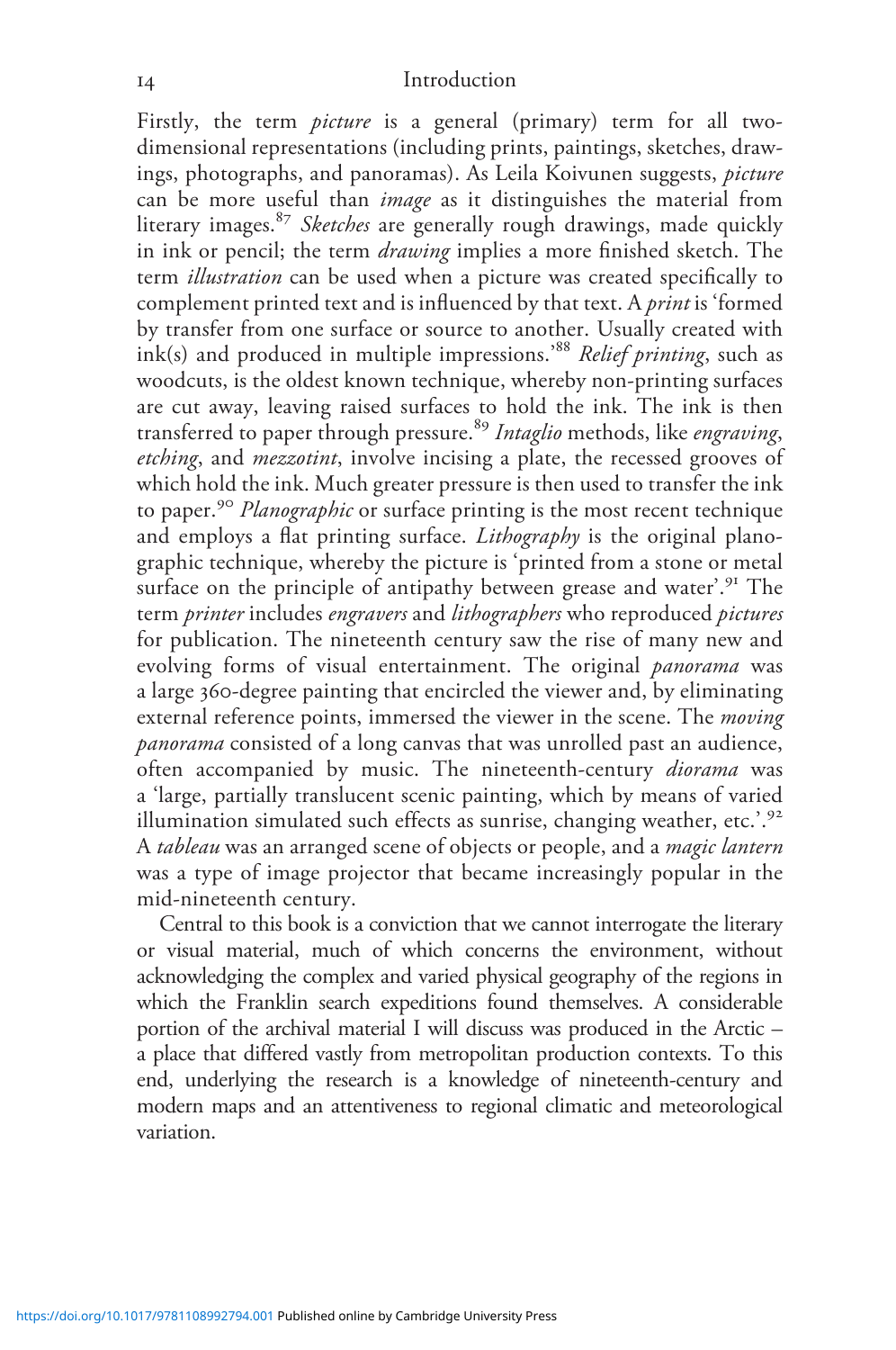### Geographical and Historical Background

The Arctic region is an immense area not easily delineated and with complex connections to lower latitudes.<sup>93</sup> The Arctic Circle, at a latitude of approximately 66° North, is often defined as the southern boundary of the Arctic (Figure 0.1).<sup>94</sup> This marks the latitude at which the sun remains above the horizon at the summer solstice and below the horizon at the winter solstice. Other definitions use the zone of continuous permafrost on land and the extent of sea-ice<sup>95</sup> or refer to the Arctic as the region north of the +10°C July isotherm (a line that roughly equates to the northern treeline and includes areas south of the Arctic Circle), where the average temperature does not exceed +10°C in July.

It is vital to understand that the Arctic is not one uniform region; the environment is varied and the conditions local. For example, in the 1950s, Inuit families from Inukjuak, Nunavik (northern Québec) that were forcibly relocated almost 2,000 kilometres north to Resolute Bay (in the region where so many of the search expeditions wintered) found 'their traditional knowledge and hunting techniques were out of place' and the 'total darkness from November to February was unfamiliar and disabling'. <sup>96</sup> Tellingly, one of the Inuktitut names for Resolute, Qausuittuq, translates as 'the place with no dawn'. <sup>97</sup> It is worth reiterating that many of the large search expeditions wintered to the north of Parry Channel, in areas that Inuit themselves did not inhabit.<sup>98</sup> The Canadian Arctic archipelago of Nunavut and the Inuvialuit Settlement Region reduces in elevation from east to west, from a height of over 1,500 metres on Devon and Baffin Islands to average elevations of 300 metres on Banks Island in the west. Expeditions that entered via the Pacific Ocean and the Bering Strait encountered the mountainous region of the Chukchi Peninsula in north-east Siberia, the coastal plain of the Alaskan Arctic, and the west side of the archipelago, including low plains and plateaus.<sup>99</sup> In the mid-nineteenth century, the national and provincial borders of the Arctic that we are familiar with today largely did not exist. Alaska was part of Russian America, and the remainder of the northern part of the continent was known as British North America. Much of the archipelago was unknown to Europeans. The north and west of the present-day Canadian mainland were dominated by the Hudson's Bay Company, which held a fur-trading monopoly controlled from London.<sup>100</sup> The Province of Canada was the largest colony in British North America, where the settlements of Ottawa, York, Québec, and Montréal were located.<sup>101</sup>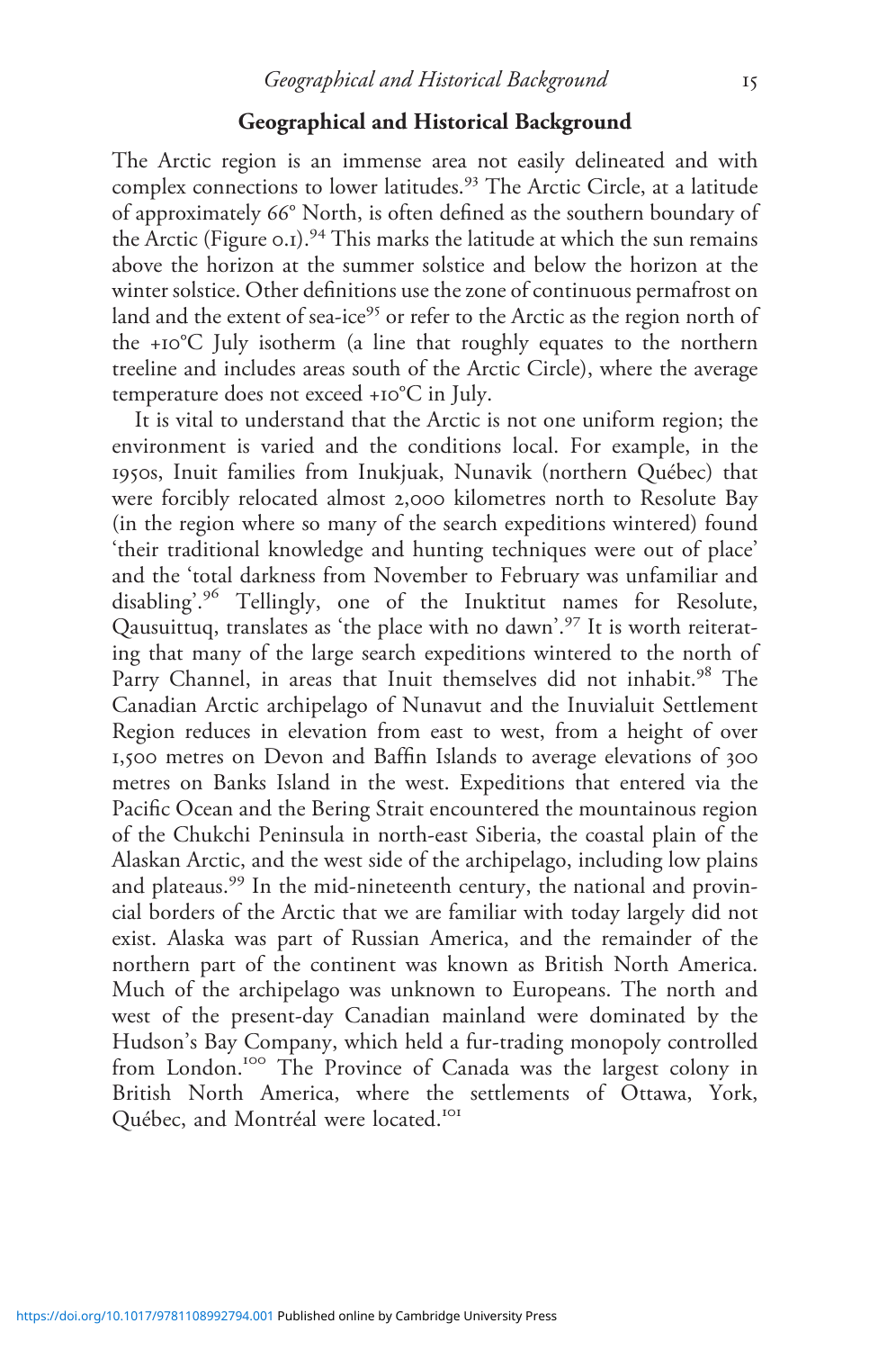Franklin was no stranger to expeditions in the Arctic, having participated in, or led, three expeditions between 1818 and 1827. For the 1845 expedition, his ships had been provisioned for a voyage of three years, and it was not until 1848 that the first major maritime expedition was sent by the Admiralty to search for the missing vessels. By August 1850, eleven ships were in the region of Lancaster Sound when Franklin's first winter quarters, including the graves of three seamen who had died from tuberculosis and pneumonia, were found on Beechey Island.<sup>102</sup> John Rae returned from an overland expedition in 1854 with evidence of the Franklin expedition's fate – in the form of 'relics' and Inuit accounts that suggested the starving crew had resorted to cannibalism.<sup>103</sup> The Admiralty ceased its search and turned its attention to the Crimean War (1853–6), but there was a desire among other agents, such as Jane Franklin, who campaigned for continued searches, to be provided with more evidence for what exactly had happened. Hence small-scale searches continued to be carried out until Francis McClintock returned in 1859 with additional first-hand evidence including objects, a written note, and reports of skeletons near King William Island.<sup>104</sup> By this stage, the main elements of what had happened were known. As Loomis succinctly notes: 'Franklin had died early in the expedition; his ships had been either crushed by the ice or deserted by their crews; the men had died one by one as they tried to walk south to the Canadian mainland.' 105

By far the largest and longest searches were the British naval maritime search expeditions. Between 1848 and 1852, six of these were dispatched, with the last expedition to return to Britain doing so in 1855 (see Table 1).<sup>106</sup> Additional smaller naval expeditions served as supply and relief vessels to the main search expeditions, and several private expeditions, funded or inspired by Jane Franklin, were also involved. Indeed, Behrisch Elce credits the tireless letter-writing campaign of Jane Franklin with the perseverance of the search and argues that her influence led to the 'opening up of one of the world's most mysterious places'.<sup>107</sup>

All of the six large naval search expeditions spent a minimum of one winter in the Arctic; the Plover spent six years in the Bering Strait region, with some of her crew volunteering to remain aboard for that entire length of time.<sup>108</sup> Other expedition members volunteered to return on subsequent voyages, increasing their familiarity with the region and developing the particular culture of Arctic maritime expeditions. The search ships aimed to enter the archipelago in summer and find a sheltered bay in which to winter over. As the sea iced over,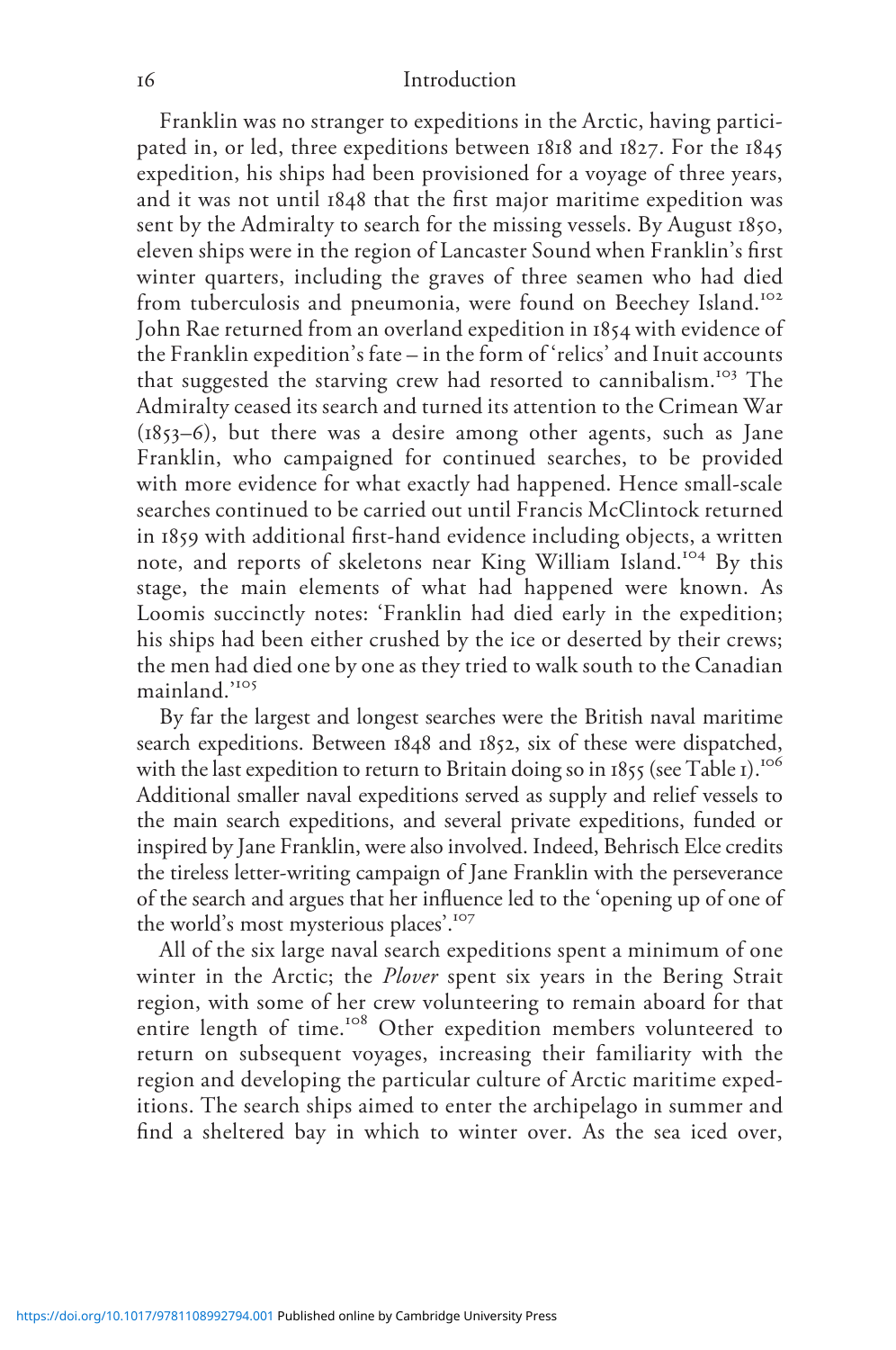| Year        | <b>Expedition Leader</b>         | Ships (In Command)                                                                                                                                                                     | Approach |
|-------------|----------------------------------|----------------------------------------------------------------------------------------------------------------------------------------------------------------------------------------|----------|
| 1848-9      | James Clark Ross                 | <i>Enterprise</i> (James Clark Ross)                                                                                                                                                   | Atlantic |
| $1848 - 54$ | Thomas Moore<br>Rochfort Maguire | <i>Investigator</i> (Edward Bird)<br><i>Plover</i> (Thomas Moore 1848–52;<br>Rochfort Maguire 1852-4)                                                                                  | Pacific  |
| $1850 - 1$  | Horatio Austin                   | <i>Resolute</i> (Horatio Austin)<br>Assistance (Erasmus Ommanney)<br><i>Intrepid</i> (John Cator)<br><i>Pioneer</i> (Sherard Osborn)                                                   | Atlantic |
| $1850 - 4$  | Robert McClure                   | Investigator (Robert McClure)                                                                                                                                                          | Pacific  |
| $1850 - 5$  | Richard Collinson                | Enterprise (Richard Collinson)                                                                                                                                                         | Pacific  |
| $1852 - 4$  | Edward Belcher                   | <i>Assistance</i> (Edward Belcher)<br><i>Resolute</i> (Henry Kellett)<br><i>Pioneer</i> (Sherard Osborn)<br><i>Intrepid</i> (Francis McClintock)<br><i>North Star</i> (William Pullen) | Atlantic |

Table 1 Details of the British naval maritime expeditions that searched for Franklin. Other naval expeditions functioned as supply and rescue endeavours to these expeditions already in the Arctic.

preparations were made by roofing the top deck with sailcloth, building insulating snow walls, and lighting the stoves. The three darkest months were from November to February, but even then, the polar twilight made it possible to read a book outside at noon on the shortest day of the year. During the spring, exploratory sledge journeys were undertaken that could cover hundreds of miles over the ice. If returning to Britain, ships aimed to exit the archipelago in late summer, when the ice broke up, and could arrive back to the metropole by autumn, when the press announced their return.

The structure of this book is informed by media type and by the geographical and chronological specificities of provenance. The first two chapters examine the type of visual material created on ships in the Arctic, and the final three chapters focus on visual media in the metropole. This provides a better understanding of how the Arctic was transformed (how the contents of on-board material were selected and altered to create prints, panoramas, and texts), with the latter chapters informed by a knowledge of the former. On occasion, the use of case studies enables close examination of individual works and reveals processes of transformation.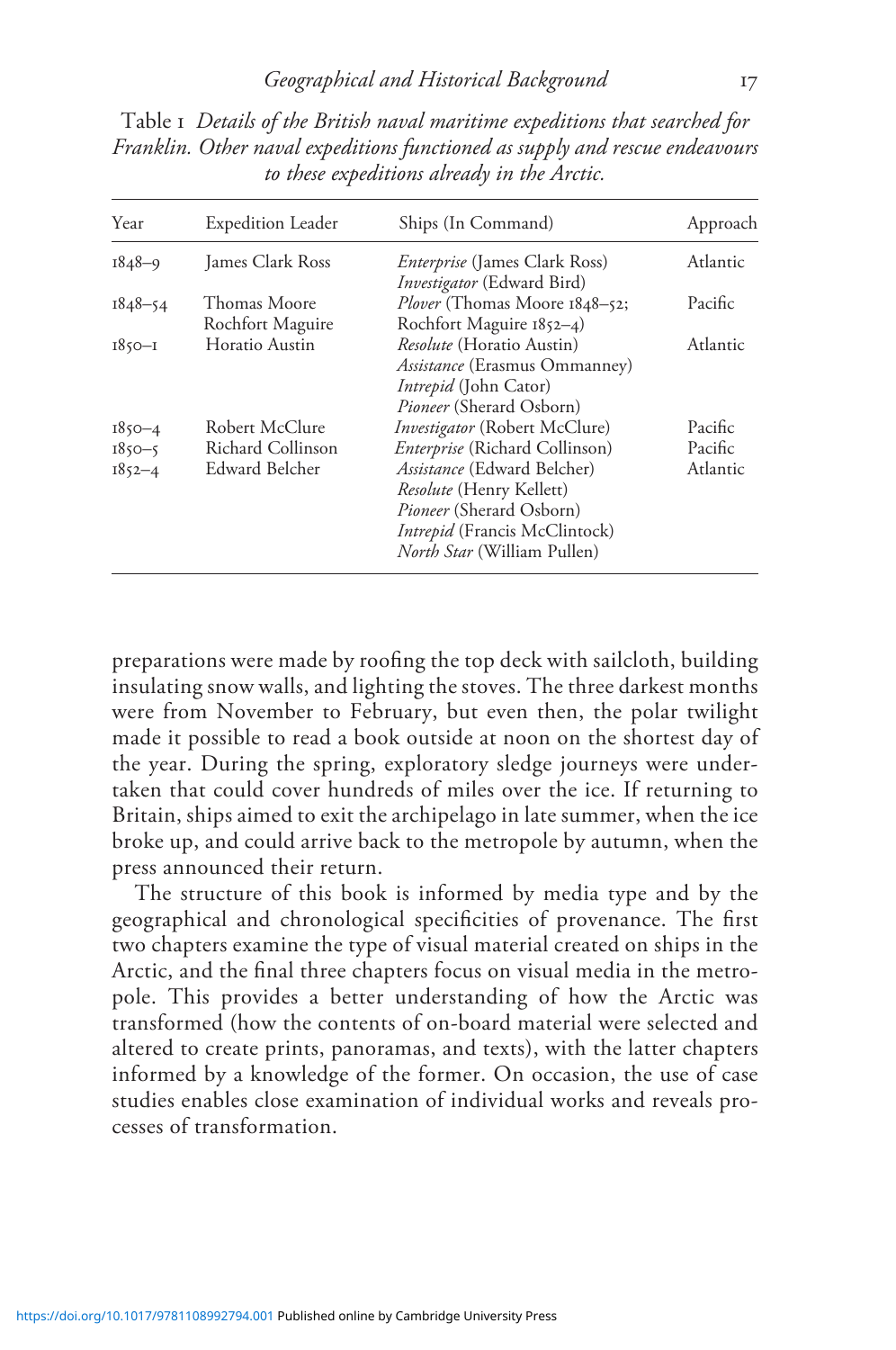Chapter 1, 'On the Spot', investigates the practice of drawing and painting aboard ship in the Arctic during the Franklin searches, revealing how sketches were made for various reasons, many of them unrelated to the more obvious purposes of science or navigation, and showing how close attention to their attributes allows new layers of information to emerge. The second chapter, 'Breathing Time', further examines the visual culture aboard ship through an exploration of illustrated on-board periodicals, which were a key part of the maritime culture during the Franklin search. These human-centred productions turn inwards to observe the ship's inhabitants in winter quarters, focusing on social interaction and incidents. The Arctic itself and expedition members' incongruous domestic life was the source of a humour that was personal and particular to the expedition members' situation.

Moving then from the ship to the shore, I examine how the Arctic was presented to a public metropolitan audience and, where possible, show the on-board raw material from which these public pictures developed. Chapter 3, 'These Dread Shores', explores the text–picture interplay in narratives of travel and exploration that were published by members of search expeditions, revealing tensions between the domesticated and the sublime Arctic. In the fourth chapter, 'Never to be Forgotten', the practice of creating large-format paintings known as panoramas is examined in relation to the search, showing how a metropolitan audience anticipated education, entertainment, and an aesthetic experience from Robert Burford's Summer and Winter Views of the Polar Regions (1850) at Leicester Square, London. Finally, Chapter 5, 'Power and Truth', observes how the Arctic and the act of searching were represented in folios of lithographs produced from officers' sketches.<sup>109</sup> By privileging the visual, the lithographs provided audiences with very specific Arctic narratives.

Visual Culture and Arctic Voyages shows how the appropriation of the story of Franklin, and the search parties that followed, into popular culture has evolved from the first-hand records of expedition members who went to the Arctic. Yet these records were transformed into commodities before they reached the public eye, often concealing the version of the Arctic that was local, intimate, and familiar. This local Arctic was fertile ground for the production of culture, with expedition members from all ranks partaking in representation. Moreover, the Arctic was exploited for humorous ends, with expedition members mining the incongruous nature of their situation. The narratives, prints, and panoramas that reached the metropolitan audience, however, displayed an icy, threatening world, which still reverberates in the popular imagination today.